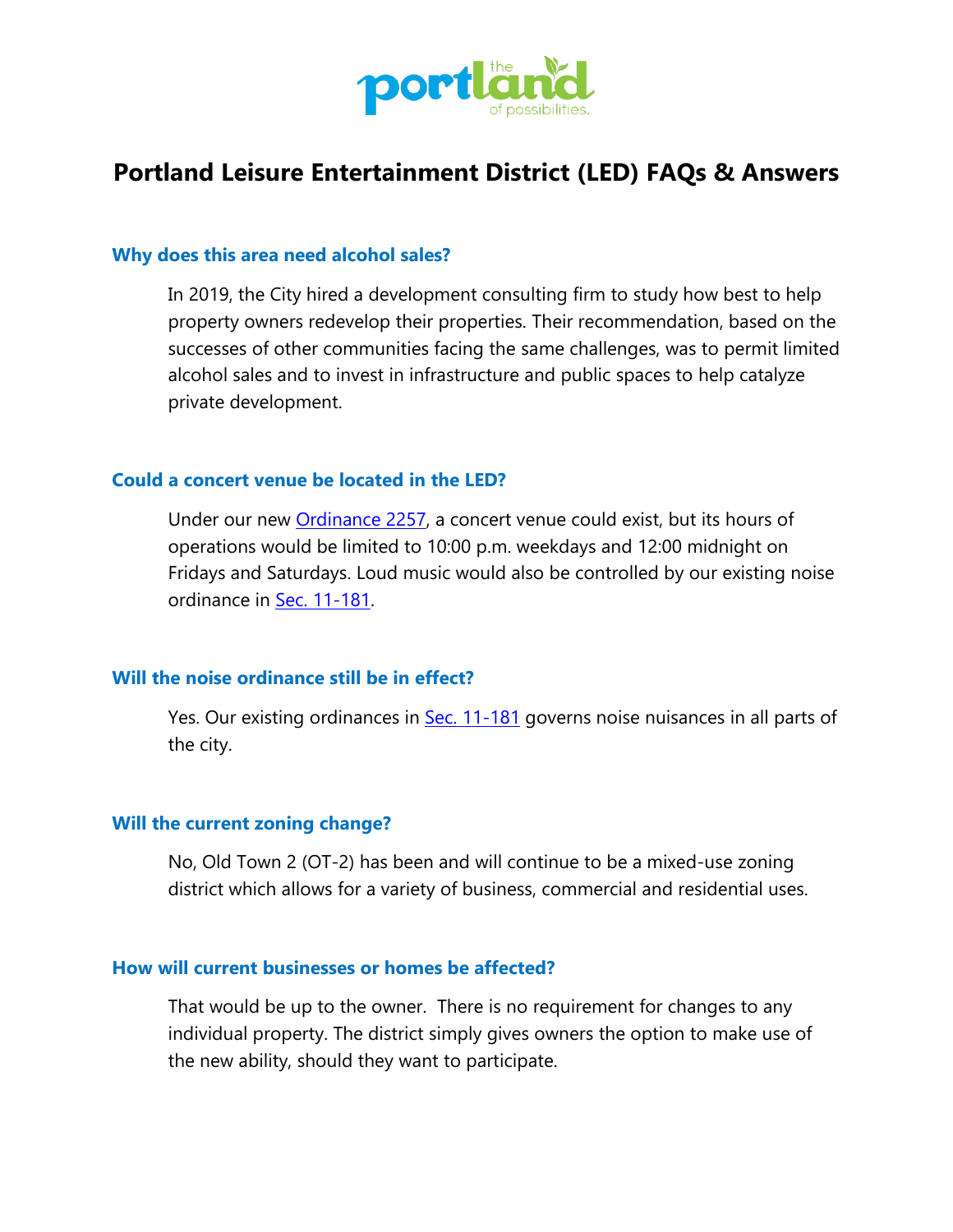

## **Will current businesses be required to somehow upgrade their property?**

No, current businesses can continue to operate as-is if they choose.

## **Will the city use eminent domain to acquire properties in the LED?**

The City may acquire parcels in the LED to create a common public space. That space would be designed to act as a catalyst to spur private investment and attract visitors and residents. Cities can use eminent domain to acquire land for public benefit, but invoking that process is a last-resort action. In a vast majority of cases, cities and owners agree on a fair price and complete the sale like any other real estate transaction.

#### **Who will build and operate the businesses?**

New businesses or upgrading of existing businesses would be done by private owners, developers and investors. The City's goal is to create an environment in the LED that will help existing owners and attract new investors to create new opportunities or improve existing businesses.

## **What happens if a business says it's not a bar, but then operates like a typical bar?**

Businesses that want to serve alcohol within the LED and do not qualify under existing TABC Food and Beverage Holder guidelines will be required to obtain a Special Use Permit to operate. The Special Use Permit process is outlined in [Ordinance 2257.](http://www.portlandtx.com/DocumentCenter/View/3948/Ordinance-2257?bidId=) It requires the owner to submit detailed plans about how the business will be developed and operated. The application is vetted by city staff, approved by the Planning & Zoning Commission, and then presented to the City Council for final approval. Once a Special Use Permit is issued, the business must conform to the original plans and requirements of the permit. Any deviation would constitute a violation and the owner would risk losing the Special Permit.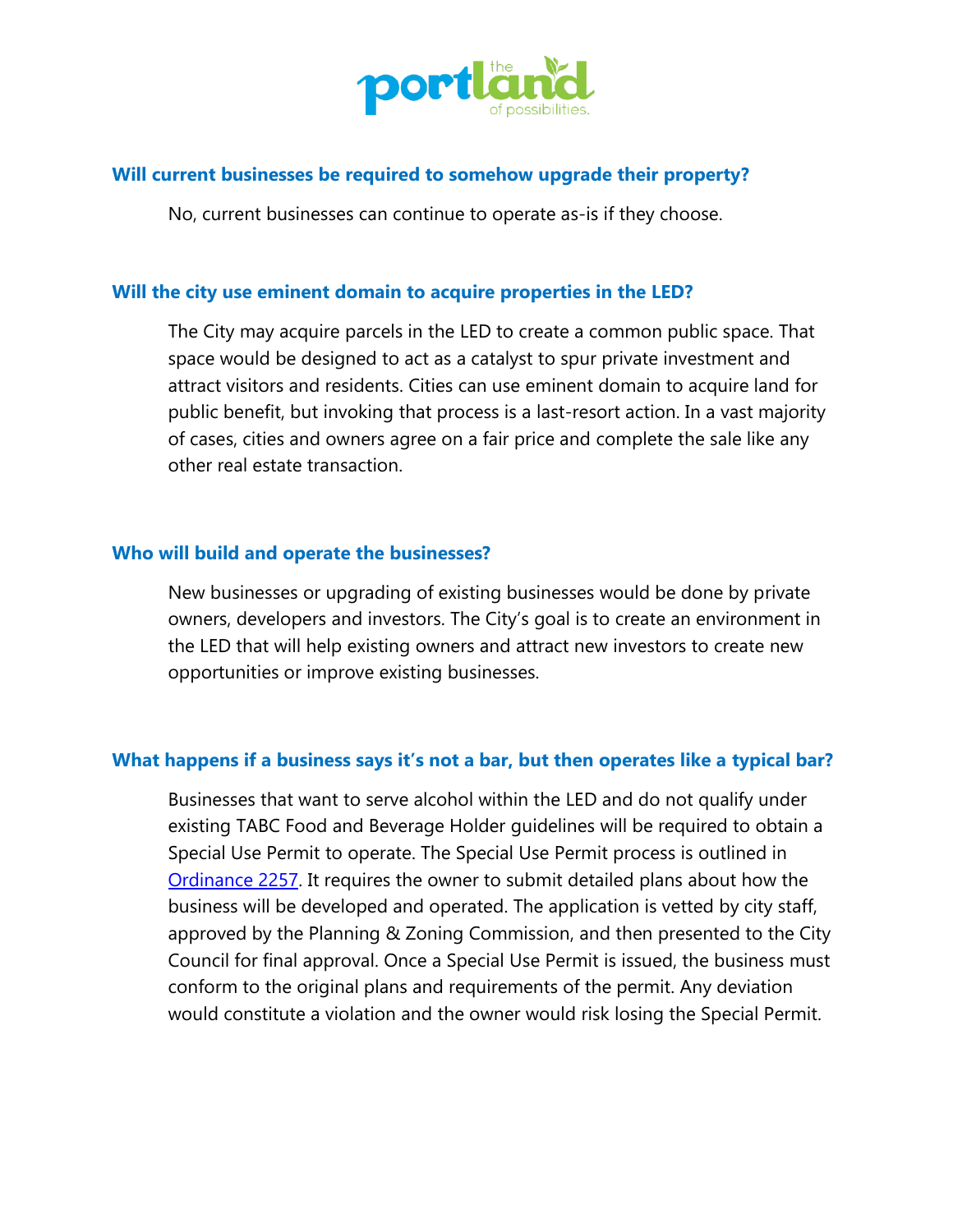

#### **How is a winery or craft house different from a bar?**

Most businesses in the LED will be required to obtain a Special Use Permit to sell alcoholic beverages. The Planning & Zoning Commission and the City Council will consider a number of factors to determine if the proposed use is consistent with the vision and intent of the LED.

The preamble of [Resolution 853,](http://www.portlandtx.com/DocumentCenter/View/3951/Resolution-853?bidId=) which creates the Leisure and Entertainment District, would be considered by those bodies when determining whether a use was consistent with the legislative intent:

WHEREAS Portland desires to promote the development of a district where persons of all ages can safely enjoy and be enriched by ageappropriate entertainment, shopping, and leisure activities; and

WHEREAS such an area should be inviting to citizens, visitors and tourists alike…

## **Won't this mean higher taxes in Old Town?**

Increasing property values in Old Town is one of the main goals of this effort. Higher property values can mean higher taxes for those property owners. But the LED will also provide expanded opportunities for personal and business profit.

## **Could there be topless-type businesses there?**

No, Portland has a sexually oriented business ordinance in [Sec. 2.5-18](https://library.municode.com/tx/portland/codes/code_of_ordinances?nodeId=COOR_CH2_1-2AM_ARTIIIADENBU) that prohibits such establishments.

#### **Can a restaurant sell alcohol in the LED?**

Yes, the owner of a restaurant would have the option of applying for their TABC alcohol permit as a traditional Food and Beverage Certificate Holder (i.e. Chili's, Pep's, etc.) or through the City's Special Use Permit process for alcohol sales.